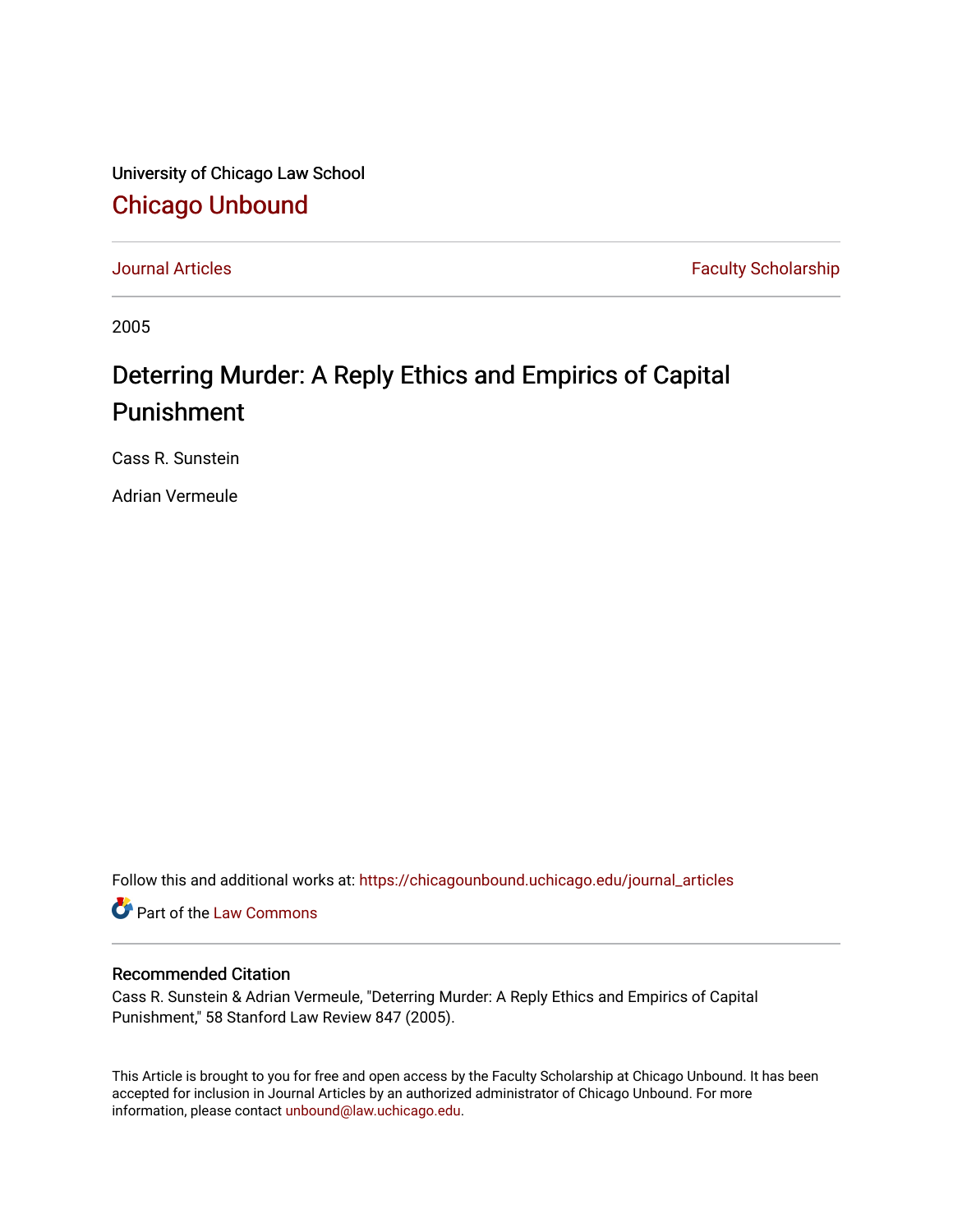## DETERRING MURDER: **A** REPLY

## Cass R. Sunstein\* and Adrian Vermeule\*\*

We are most grateful to John Donohue, Justin Wolfers, and Carol Steiker for their valuable and illuminating responses to our article.' Donohue and Wolfers explore empirical questions,<sup>2</sup> on which we have little to say. Steiker investigates the moral issues, $3$  and here our Reply must be more extensive.

Donohue and Wolfers believe that, with respect to the death penalty, "existing evidence for deterrence is surprisingly fragile."<sup>4</sup> They attack the peerreviewed empirical work of a number of social scientists, including Hashem Dezhbakhsh, Paul Rubin, Joanna Shepherd, H. Naci Mocan, R. Kaj Gittings, and Paul Zimmerman.<sup>5</sup> They highlight theoretical claims by Lawrence Katz, Steven Levitt, and Ellen Shustorovich, who emphasize the infrequency of capital punishment and who thus doubt the claim of deterrence.<sup>6</sup> (Interestingly, Katz, Levitt, and Shusterovich do find that prison deaths have massive effects in deterring murders and other crimes.<sup>7</sup>) Most importantly, their own work,

1. Cass R. Sunstein & Adrian Vermeule, *Is Capital Punishment Morally Required? Acts, Omissions, and Life-Life Tradeoffs,* 58 STAN. L. REV. 703 (2005) (in this Issue).

2. John **J.** Donohue & Justin Wolfers, *Uses and Abuses of Empirical Evidence in the Death Penalty Debate,* 58 STAN. L. REV. 791 (2005) (in this Issue).

3. Carol Steiker, *No, Capital Punishment Is Not Morally Required: Deterrence, Deontology, and the Death Penalty,* 58 STAN. L. REV. 751 (2005) (in this Issue).

4. Donohue & Wolfers, *supra* note 2, at 794.

*5. See* Hashem Dezhbakhsh et al., *Does Capital Punishment Have a Deterrent Effect?* New *Evidence from Postmoratorium Panel Data,* 5 AM. L. & ECON. REV. 344 (2003); H. Naci Mocan & R. Kaj Gittings, *Getting Off Death Row: Commuted Sentences and the Deterrent Effect of Capital Punishment,* 46 J.L. & ECON. 453, 453 (2003); Joanna M. Shepherd, *Deterrence Versus Brutalization: Capital Punishment's Differing Impacts Among States,* 104 MICH. L. REV. 203 (2005); Joanna M. Shepherd, *Murders of Passion, Execution Delays, and the Deterrence of Capital Punishment,* 33 J. LEGAL STUD. 283, 308 (2004); Paul R. Zimmerman, *Estimates of the Deterrent Effect of Alternative Execution Methods in the United States,* 65 AM. J. ECON. & SOC. (forthcoming 2006); Paul R. Zimmerman, *State Executions, Deterrence, and the Incidence of Murder,* 7 J. APPLIED EcON. 163, 163 (2004).

*6. See* Lawrence Katz et al., *Prison Conditions, Capital Punishment, and Deterrence,* 5 AM. L. & ECON. REV. 318, 330 (2003).

*7. See id.* at 340.

847

<sup>\*</sup> Karl N. Llewellyn Distinguished Service Professor, the University of Chicago Law School, Department of Political Science, and the College.

<sup>\*\*</sup> Bernard D. Meltzer Professor of Law, the University of Chicago. The authors thank Tracey Meares for helpful conversations.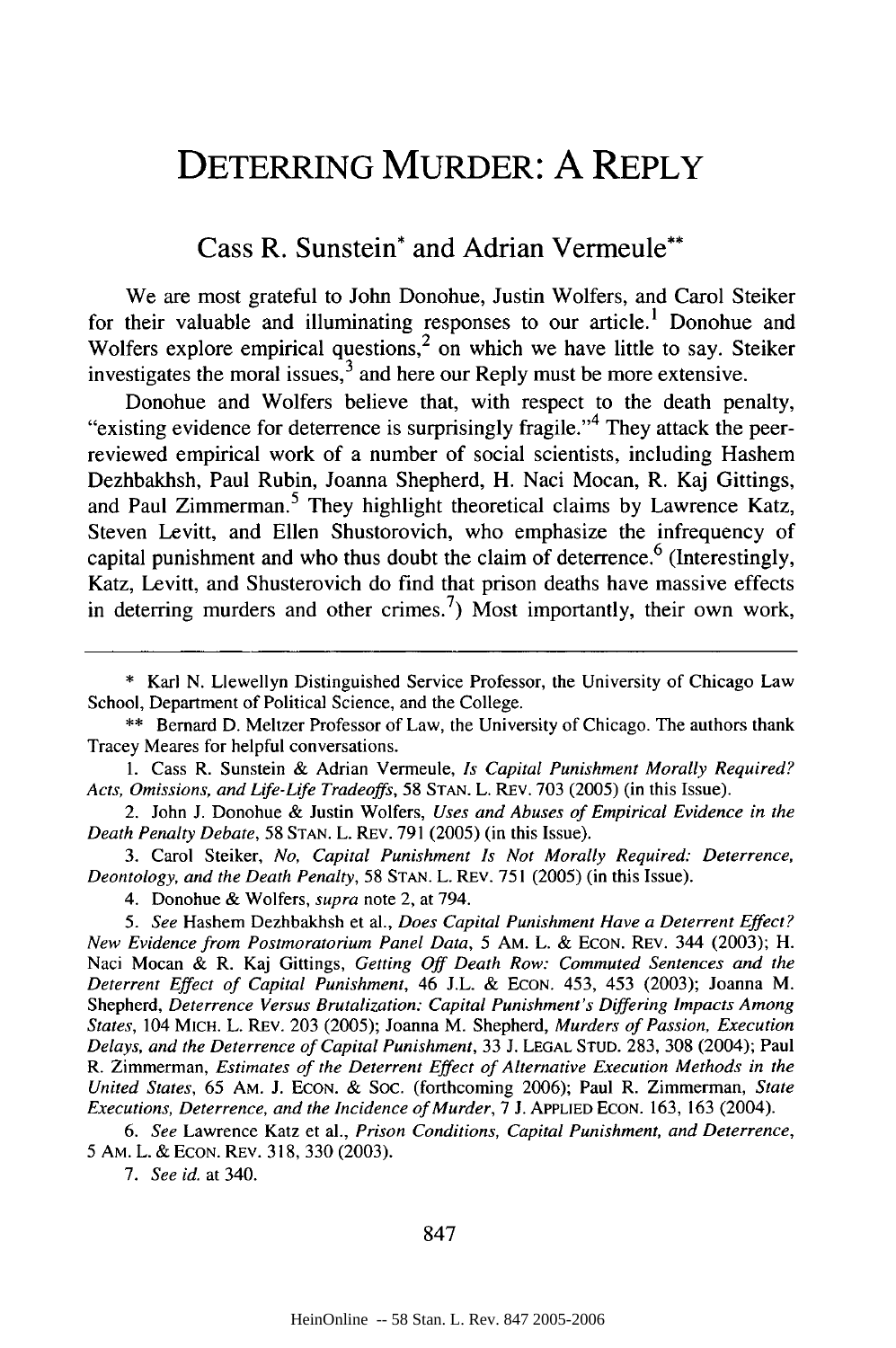using existing data, suggests that deterrence has not been shown.

Donohue and Wolfers misunderstand the point of our article. Let us distinguish among three purposes for which one might discuss the recent deterrence evidence: (1) to argue that, in fact, capital punishment deters murder; (2) to argue that the evidence has reached a threshold of reliability such that policymakers should change laws now, adopting capital punishment; and (3) to argue that the evidence has reached a threshold of reliability, much lower than in (2), such that it is worthwhile to consider the moral implications of the evidence. We do not mean to take a stand on either (1) or (2). We do not know whether deterrence has been shown; and contrary to Donohue and Wolfers's suggestion, we do not insist "that it would be irresponsible for government to fail to act upon the studies." $8$  Nor do we conclude that the evidence of deterrence has reached some threshold of reliability that permits or requires government action upon it right now.<sup>9</sup> Plainly, Donohue and Wolfers have a quarrel with other social scientists, but not with us-except, perhaps, insofar as we are willing to take the recent evidence as a motivation for rethinking the moral issues.<sup>10</sup>

Suppose that Donohue and Wolfers are fundamentally right and that their own analysis shows that current evidence of deterrence is weak. Even if that were true, we could certainly imagine a regime of capital punishment that

8. Donohue & Wolfers, supra note 2, at 794. We do argue that definitive evidence should not be required for policymakers to take action, but that is a far more modest claim.

*9. Compare id.* ("This empirical evidence leads to the heart of [Sunstein and Vermeule's] claim that it would be irresponsible for government to fail to act upon the studies and vigorously prosecute the death penalty."), *with* Sunstein & Vermeule, *supra* note 1, at 715 ("In any event, our goal here is not to reach a final judgment about the evidence. It is to assess capital punishment given the assumption of a substantial deterrent effect. In what follows, therefore, we will stipulate to the validity of the evidence, and consider its implications for morality and law.").

10. Donohue and Wolfers take a number of quotations out of context, so as to give the impression that we have a strong commitment to the recent studies:

While Lawrence Katz, Steven Levitt, and Ellen Shustorovich found no robust evidence in favor of deterrence, several researchers claim to have uncovered compelling evidence to the contrary. This latter research appears to have found favor with Cass Sunstein and Adrian Vermeule, who describe it as "powerful" and "impressive," and they refer to "many decades' worth of data about [capital punishment's] deterrent effects." While they claim not to endorse any specific analysis, these "sophisticated multiple regression studies" are "[t]he foundation of [their] argument," and they specifically rely on many of the recent studies that we will re examine as buttressing their premise that "capital punishment powerfully deters killings."

Donohue & Wolfers, *supra* note 2, at 793-94 (internal citations omitted).

We hope that, taken as a whole, our essay shows a kind of interested agnosticism. We cannot help but add that as new entrants into the death penalty debate, we are struck by the intensity of people's beliefs on the empirical issues, and the extent to which their empirical judgments seem to be driven by their moral commitments. Those who oppose the death penalty on moral grounds often seem entirely unwilling to consider apparent evidence of deterrence and are happy to dismiss such evidence whenever even modest questions are raised about it. Those who accept the death penalty on moral grounds often seem to accept the claim of deterrence whether or not good evidence has been provided on its behalf.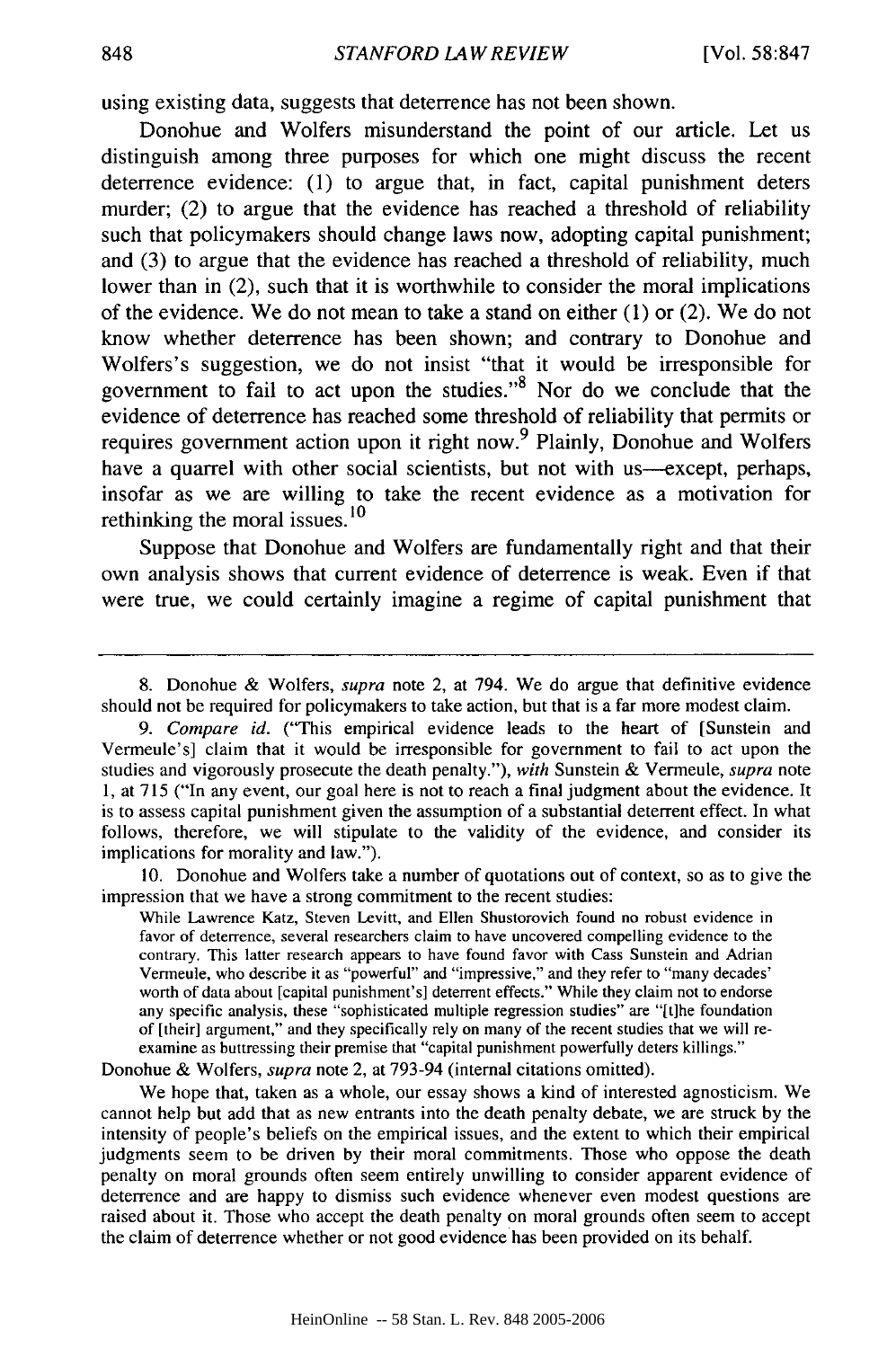would, in fact, deter homicides. It is worthwhile to ask how the moral issues should be assessed if deterrence could be established. In any case, one of our central goals is theoretical. We aim to use the area of capital punishment as a way of challenging the act/omission distinction in the context of government decisions.<sup>11</sup> Our hope is that this challenge is relevant to a wide range of issues, not merely capital punishment. In our view, regulation is pervaded by life-life tradeoffs, and criminal law is illuminatingly analyzed as a form of regulation.

Carol Steiker does not accept this latter claim, and hence she engages our arguments directly. 12 But she does not defend the act/omission distinction. For government, at least, she seems to agree that this distinction is unhelpful, at least outside the context of criminal justice. Even for criminal justice, she does not insist on the value of the act/omission distinction. 13 Nonetheless, she rejects our argument on three grounds. The first involves what she sees as the need to distinguish between purposeful and nonpurposeful acts.<sup>14</sup> The second points to considerations of justice that seem to raise serious doubts about capital punishment. 15 The third involves slippery slopes that, in her view, make our argument unacceptable. **1 <sup>6</sup>**We take up these claims in sequence.

*Purposeful versus nonpurposeful action.* Steiker notes that in the criminal law, it is entirely standard to distinguish between purposeful and nonpurposeful acts. Those who purposefully cause harm are punished more severely than those who are negligent or even reckless. Steiker believes that the same distinction, pointing to different degrees of mens rea, greatly matters when the government is the actor. A government that takes life is doing so purposefully, whereas a government that fails to protect life is acting negligently or at worst recklessly.<sup> $17$ </sup> Steiker is puzzled that we seem to ignore this conventional-"quotidian"<sup>18</sup>—distinction. Because capital punishment involves the purposeful taking of life, and because the failure to impose capital punishment does not, Steiker believes that it is wrong to speak of life-life tradeoffs in this context.<sup>19</sup>

We shall argue that even though the distinction between purposeful and nonpurposeful actions is important for the purpose of criminal punishment, it is not important for the purpose of evaluating what governments should be doing. A government that negligently fails to prevent hurricane damage may be less blameworthy than a government that chooses to create hurricane damage, but

- 17. *Id.* at 757-58.
- 18. *Id.* at 759.
- 19. *Id.* at 762.

<sup>11.</sup> Sunstein & Vermeule, *supra* note 1, at 719-28.

<sup>12.</sup> Steiker, *supra* note 3, at 753.

<sup>13.</sup> *Id.* at 754 ("Rather, Sunstein and Vermeule's argument runs into serious problems when they attempt to transplant their insight about government agency from the arena of civil regulation to the arena of criminal justice.").

<sup>14.</sup> *Id.* at 756-63.

<sup>15.</sup> *Id.* at 763-74.

<sup>16.</sup> *Id.* at 774-82.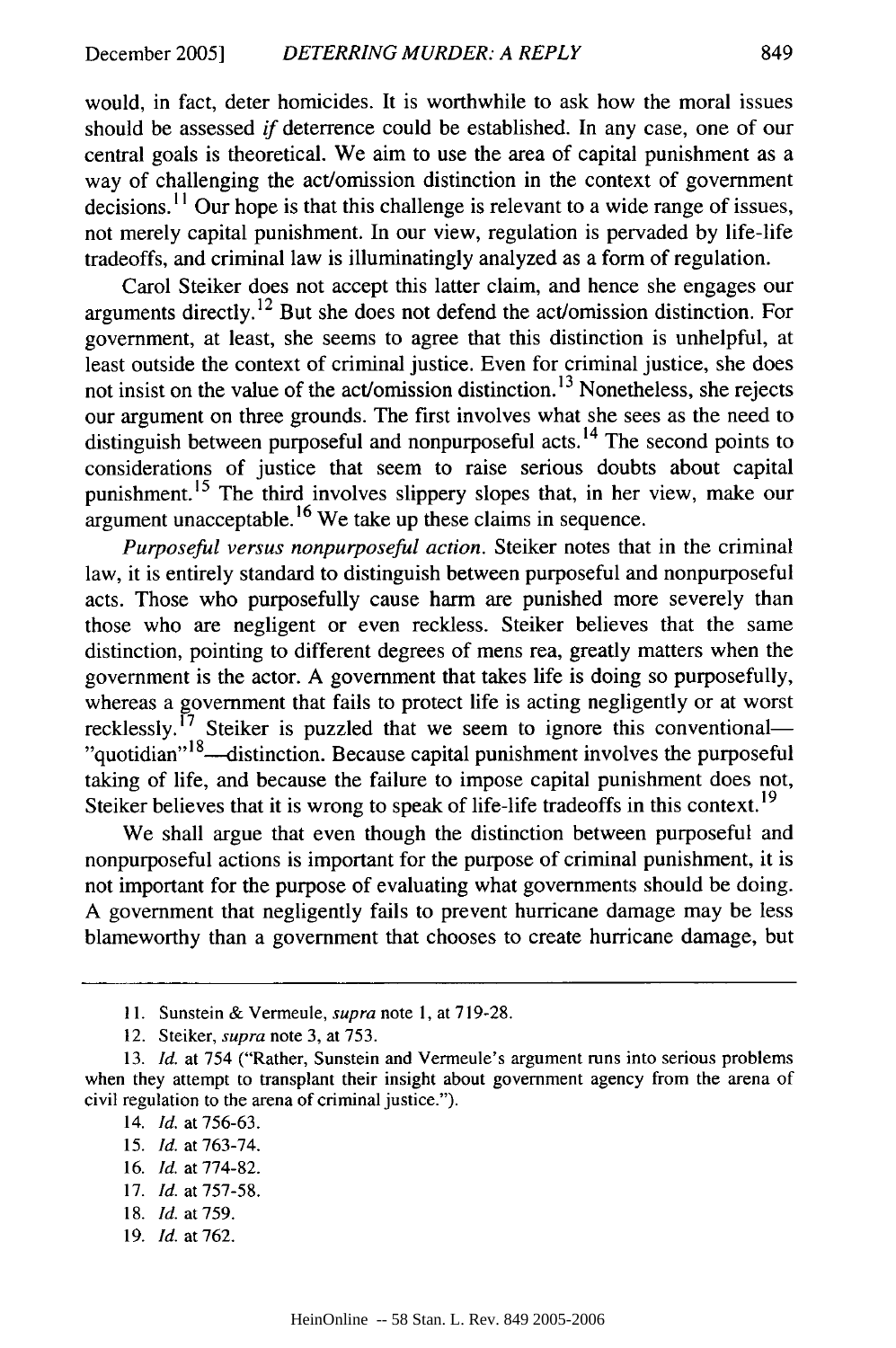governments that have failed to prevent hurricane damage had better start doing so. As a preliminary matter, two closely related points are important to underline: (1) where governments are concerned, the distinction between acts and omissions is both conceptually obscure and morally irrelevant; $^{20}$  and (2) governments do not have "intentions" or "purposes," at least not in the way that people do.<sup>21</sup> Steiker stipulates to the first point,  $2^2$  but she may not fully appreciate its force. In our view, the first point, properly appreciated, requires acceptance of the second point as well.

As for the first: Suppose that we have rejected the act/omission distinction for governments and that we accept the evidence of deterrence for purposes of argument. It follows that, where government chooses not to adopt a policy of capital punishment that would deter significant deaths,  $^{23}$  government is itself acting with willful disregard of the resulting deaths. True, government does not know the precise identities of the victims, but that should be neither here nor there. A lifeguard who left her post, knowing to a practical certainty that a number of people would predictably drown as a result, would be a murderer, even if the identities of the victims were unknown ex ante. Steiker recognizes that, under the Model Penal Code and in most jurisdictions, conduct of this sort would itself constitute legal "murder."<sup>24</sup> Perhaps such conduct would not be murder in the first degree, depending upon the relevant criminal code and upon the factual details. But it is unclear why that legal difference is relevant and unclear why it should underwrite a wholesale objection to capital punishment at the level of policy evaluation. We return to this point shortly.

As for the second point: In the example above, we have treated government as a really big person, as does Steiker. It is worth underscoring, however, that the same structural features of government policymaking that render the act/omission distinction obscure, for government, also render the distinctions among various shadings of culpable intention obscure, for government. Steiker claims to accept, at least for the sake of argument, that the act/omission distinction fails for governments. But Steiker then uses unusual locutions about governmental intention, referring to governmental mens rea<sup>25</sup> (What mens could possibly be referred to here?) and to the "'intent' of capital punishment statutes."<sup>26</sup> In our view, Steiker's own quotation marks around "intent" indicate a healthy recognition that a metaphor has been stretched beyond the breaking

- 24. Steiker, *supra* note 3, at 756 & n. 16.
- 25. *Id.* at 758.
- 26. *Id.* at 760.

<sup>20.</sup> Sunstein & Vermeule, *supra* note 1, at 721 ("The distinction between acts and omissions may not be intelligible in this [government] context, and even if it is, the distinction does not make a morally relevant difference.").

<sup>21.</sup> *Id.* at722.

<sup>22.</sup> Steiker, supra note 3, at 756.

<sup>23.</sup> Here, we bracket the diminishing marginal effect of additional executions, as we discuss in our article. *See* Sunstein & Vermeule, *supra* note **1,** at 709 n. 10.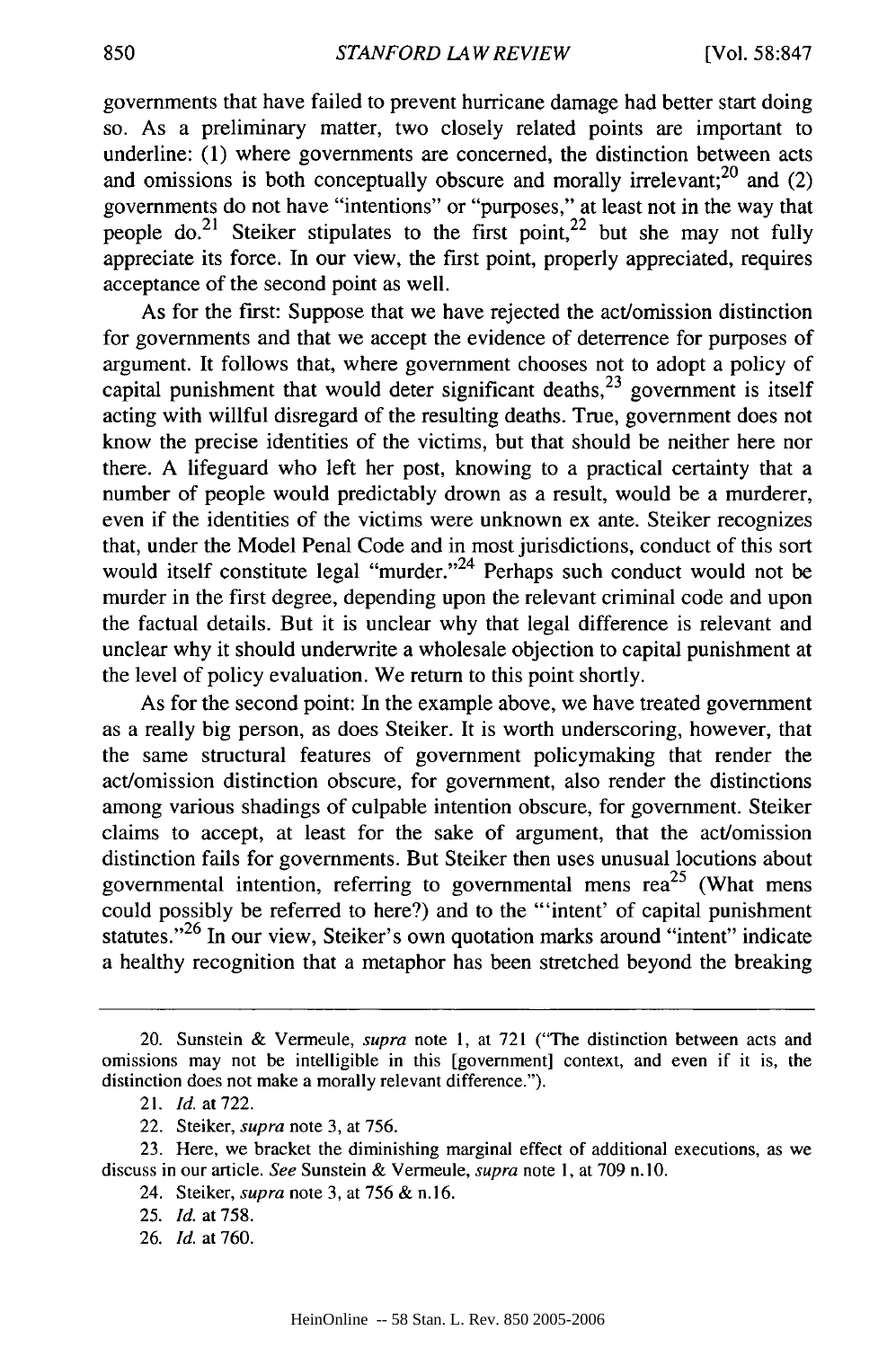point. Individuals qua individuals have intentions to take actions, as do individual officials. But government itself is not a person, and the underlying individual actions are usually inputs into complicated collective decisionmaking processes, such as voting in legislatures and multimember courts. The outputs of such processes need not correspond to anyone's individual intentions and are hard to classify into the fine shades that the criminal law uses for assessing the culpability of individual intentions.

Steiker rightly observes that people speak about degrees of culpable intention with respect to government policy, as in the case of disaster relief.<sup>27</sup> But the question is whether this freighted talk is really about individual-level morality or is instead a kind of shorthand or heuristic for evaluating complicated institutional questions, such as whether particular governmental officials are acting as faithful agents for the polity as whole. Steiker assumes the former, but in our view the latter is more plausible. Moralized talk about whether "governmental" intentions are culpable is metaphorical shorthand for institutional criticism and for moral criticism of particular individuals who happen to occupy government posts. In pressing the distinction between purposeful and nonpurposeful action for government actors, Steiker takes the metaphor too literally.

Let us put these points aside; still, we believe that Steiker's argument from mens rea is unconvincing. No one doubts that mens rea matters in the criminal law. Whatever the foundations of punishment, special sanctions should be imposed on intentional wrongdoing; the decision to do so can be defended on grounds of both deterrence<sup>28</sup> and retribution. Steiker rightly contends that "those who purposefully transgress are more blameworthy."<sup>29</sup> But how does this claim bear on our argument? A governor of a state may well be more blameworthy if he intentionally causes a disaster than if he stands by and negligently allows a disaster to occur. But no one is talking about the appropriate punishment of governors or about how much to "blame" individual public officials. The question is how to evaluate official policies. Let us stipulate that a mayor who encourages and promotes domestic violence is more blameworthy than one who negligently permits such violence to occur. But how does that point relate to the evaluation of policies to control domestic violence-or to the legitimacy of capital punishment? Even if we accept the view that the criminal law should distinguish between purposeful and nonpurposeful action, it hardly follows that the government should decline to impose capital punishment *if* the effect of its decision is to condemn significant

<sup>27.</sup> *Id.* at 758 ("Everyone acknowledges that the government cannot disclaim responsibility for the disaster in New Orleans on the ground that its failure to maintain the levees was merely an omission for which it was not responsible.").

<sup>28.</sup> *See* A. Mitchell Polinsky & Steven Shavell, *Punitive Damages: An Economic Analysis,* 111 HARV. L. REV. 869 (1998).

<sup>29.</sup> Steiker, supra note 3, at 758.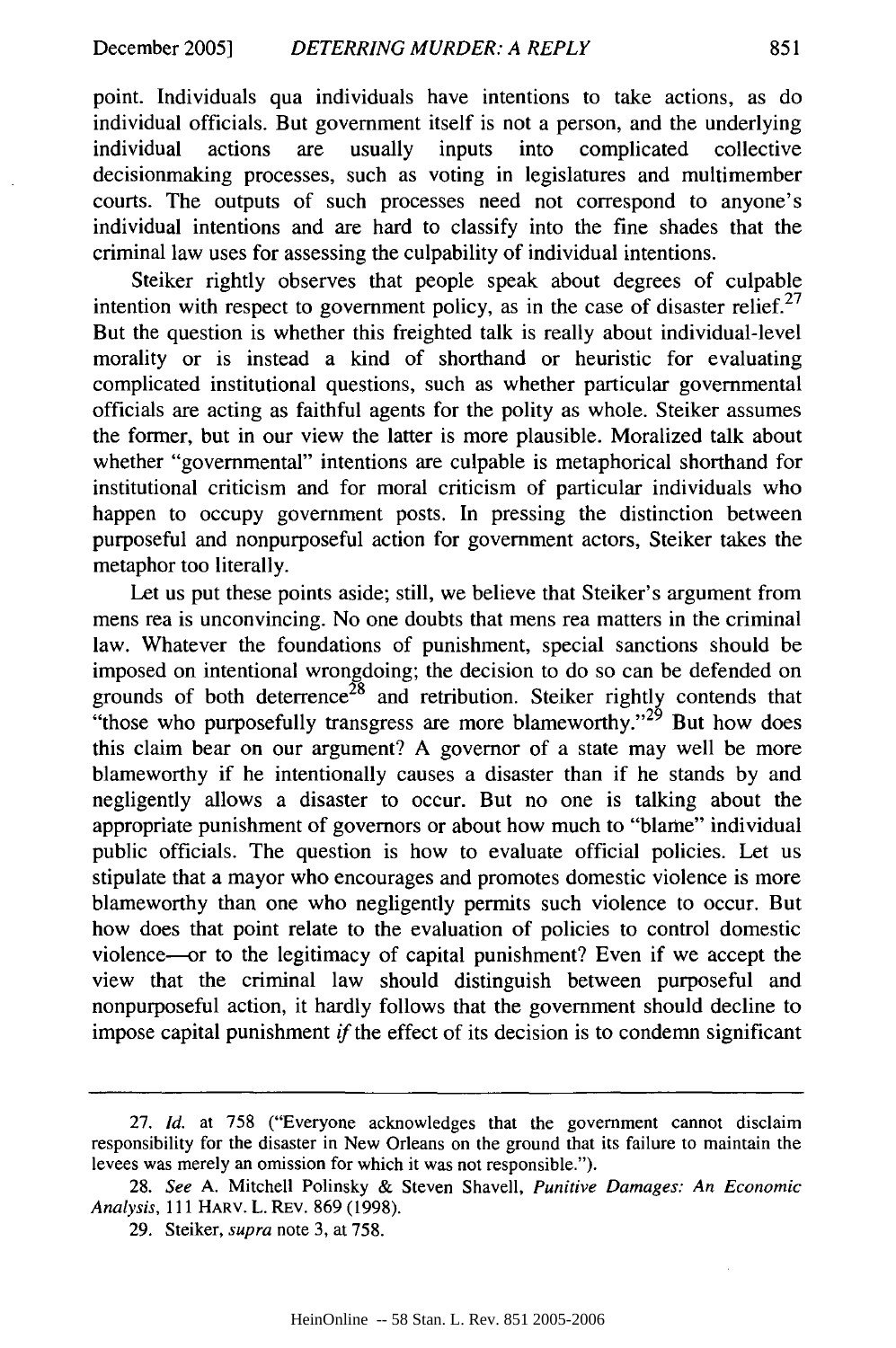numbers of innocent people to death.

In other words, the distinction between purposeful and nonpurposeful action is drawn for particular purposes, not in the abstract. Suppose that a standardized test is graded incorrectly, and the question is whether the incorrect grade should be changed. The usual answer is that it should indeed be changed; that answer does not depend on the state of mind of the initial grader (maybe it was a computer). Now suppose the question is the right mix of policies to discourage crime. The answer to that question does not turn on the state of mind of the government officials who developed the initial policy. If officials have negligently adopted a policy that allows one group of people-say, Hispanics, women, or gays and lesbians--to be subject to criminal violence, they had better change that policy, even if the resulting punishments are adopted intentionally and the earlier policy caused harm only as a result of negligence.

*Justice.* Steiker's more fundamental objection is that public executions are unjust. To support this conclusion, she makes three independent arguments. First, she contends that all criminal sentences must be proportionate to the crime. In her view, capital punishment is not proportionate in view of the difficult circumstances of those who are subject to it. Victims of capital punishment

very frequently are extremely intellectually limited, are suffering from some form of mental illness, are in the powerful grip of a drug or alcohol addiction, are survivors of childhood abuse, or are the victims of some sort of societal deprivation (be it poverty, racism, poor education, inadequate health care, or some noxious combination of the above.).<sup>30</sup>

Steiker's plea for proportionality is meant as a deontological check on permissible punishments. Second, Steiker argues that capital punishment suffers from a failure of equality because of racial disparities in its administration. Here she points to evidence that African-American defendants, and also those defendants who kill white people, are disproportionately likely to receive the death penalty. $3<sup>1</sup>$  Third, Steiker contends that capital punishment violates human dignity. On this count, her preferred argument is that the death penalty "destroy[s] the distinctive human capacities of the society" that administers **it.32** With respect to dignity, the problem with capital punishment is not what it does to convicted criminals; it is "what it does to all of us." $33$ 

We accept many of Steiker's concerns, but we do not think that she has offered a convincing response to our arguments. Steiker contends that the death penalty represents a failure of proportionality, in part because of the deprivations frequently faced by those who commit the most heinous

<sup>30.</sup> *Id.* at 766.

<sup>31.</sup> *Id.* at 769-70.

<sup>32.</sup> *Id.* at 772.

<sup>33.</sup> *Id.*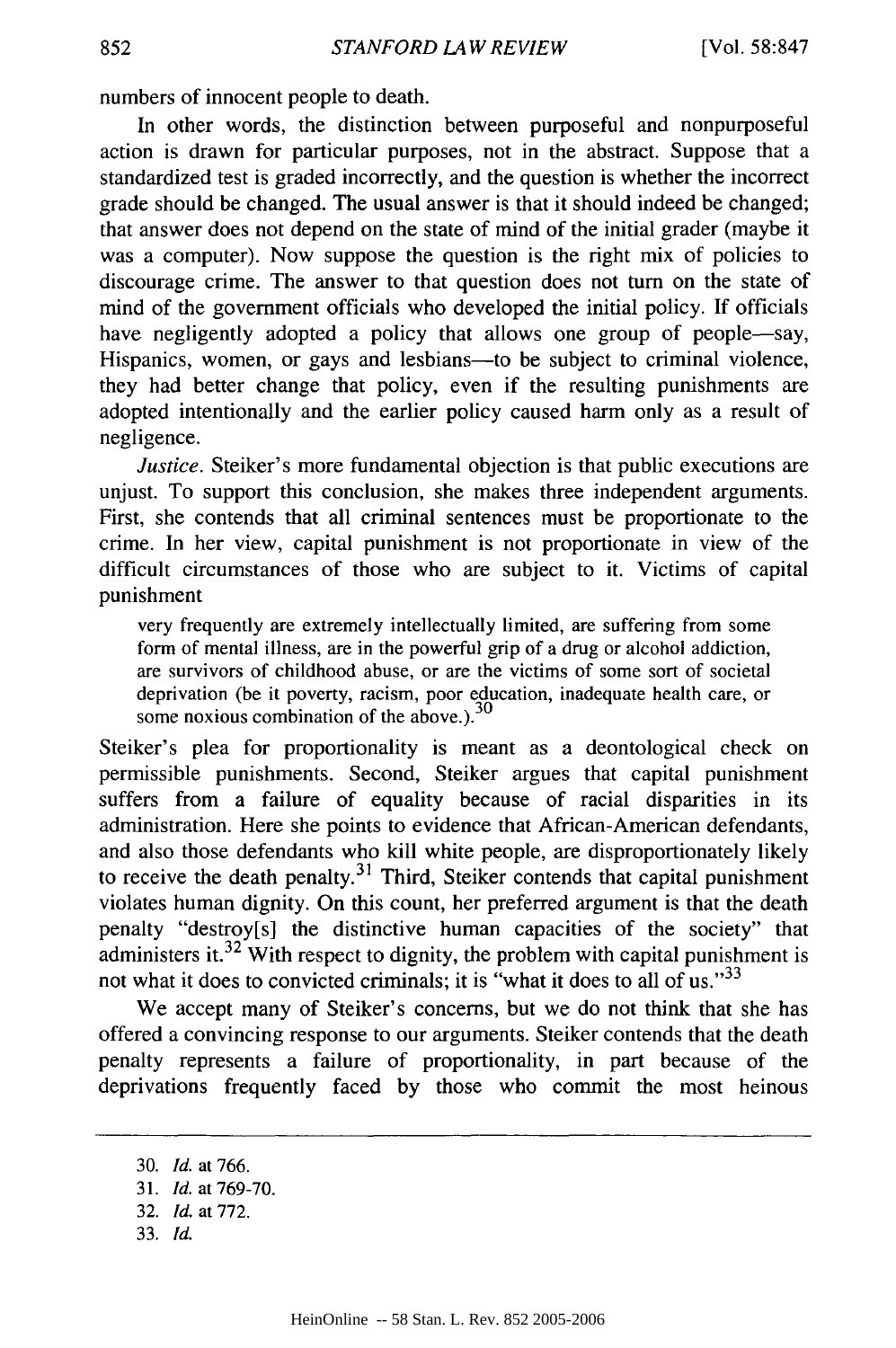murders.<sup>34</sup> Nothing in our arguments is inconsistent with the suggestion that a proportionality requirement should constrain permissible punishments; given certain circumstances, such a requirement might have good consequences, deontological justifications, or both. But suppose, not implausibly, that some or many hostage takers are mentally ill, drug addicts, or otherwise products of severe deprivation. Would it follow that police officers should not be permitted to kill hostage takers?<sup>35</sup> Now suppose that capital punishment saves lives. If so, many of those who would be saved also face severe deprivation; not irrelevantly, one deprivation that they would otherwise face involves the loss of their life. Why should they be sacrificed for the sake of their killers?<sup>36</sup> This last question suggests that Steiker's deontological sympathies include an unacknowledged baseline. Steiker seems to assume that capital punishment "uses" murderers for the sake of innocent people. But it would be equally plausible to say that an abolition of capital punishment "uses" innocent people for the sake of murderers.

In any case, Steiker's proportionality argument would seem to raise serious questions about life imprisonment as well. Life imprisonment, especially without hope of parole, might be disproportionate to any offense if an offender's deprived background is taken into account. And it is reasonable to think that those who are subject to life imprisonment "frequently are extremely intellectually limited, are suffering from some form of mental illness, are in the powerful grip of a drug or alcohol addiction, are survivors of childhood abuse, or are the victims of some sort of societal deprivation."<sup>37</sup> Is life imprisonment to that extent unacceptable, in Steiker's view? A proportionality argument would certainly prohibit capital punishment for minor crimes, and perhaps for all crimes short of the most egregious murders, but the view that it forbids capital punishment for those murders must be parasitic on some independent, and suppressed, normative argument that capital punishment is always and everywhere impermissible (at least on certain assumptions about the

36. *See* Sunstein & Vermeule, *supra* note **1,** at 708 (introducing the concept of a "lifelife tradeoff" in the capital punishment debate).

37. Steiker, *supra* note 3, at 766.

<sup>34.</sup> *Id.* at 781-82.

<sup>35.</sup> We do not understand Steiker's rejection of our analogy to hostage takers. *See id.* at 762 n.40, 783 n.106. For our analogy, see Sunstein & Vermeule, *supra* note 1, at 740 ("Police officers are permitted to kill those who have taken hostages, at least if the killing is reasonably believed to be necessary to save human lives. If capital punishment is deemed different, it might be because the lives to be saved are merely statistical, as compared with the lives of hostages, which are entirely vivid."). Steiker refers to self-defense, Steiker, supra note 3, at 758 n.21, but it is permissible to kill hostage takers to protect hostages, not merely oneself. *See* N.Y. **PENAL** LAW § 35.15(2) (McKinney 2005), *quoted by* Steiker, *supra* note 3, at 758 n.21. Steiker contends that one can kill hostage takers even when there are more hostage takers than hostages, Steiker, *supra* note 3, at 758 n.21, but that fact makes our argument a fortiori. Steiker adds that hostage situations are emergencies that feature imminent threats, *id.* at 783 n.106, but the expansion of the temporal horizon does not undermine the analogy so long as evidence of deterrence is convincing.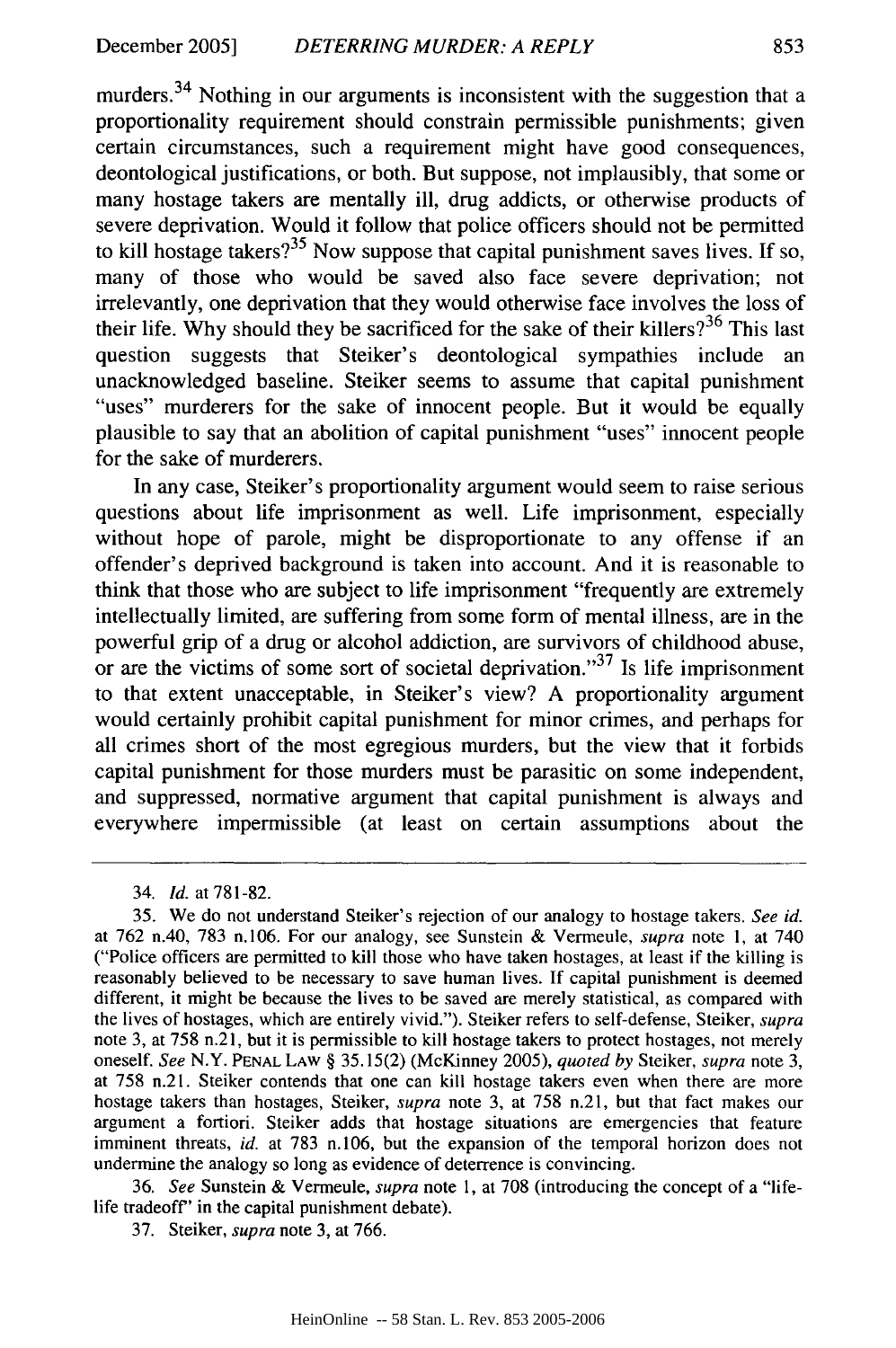backgrounds of those subject to it). That is not a proportionality claim: it is a substantive bar on a particular type of punishment, no matter how proportional it may be. At bottom, it is a conclusion, not an argument.

Issues of racial equality are certainly important in this domain, and hence we emphasize that if deterrence occurs, African-Americans have more to gain from capital punishment than white people  $do.<sup>38</sup>$  Steiker replies that racial animus plays a role in the imposition of capital punishment, whereas most murders of African-Americans do not have any such racial component.<sup>39</sup> It is not clear that her premise is correct. If African-Americans disproportionately are victims of murder, a racially discriminatory past is almost certainly a contributing factor, and there is reason to wonder about a criminal justice system that does not provide African-Americans equal protection against the risk of homicide. In addition, the term "racial animus" may not be an apt description of existing inequalities in the system of capital punishment.<sup>40</sup>

But let us grant Steiker her premises. What follows? Is capital punishment impermissible on grounds of equality if it turns out that (a) its administration is infected by racial bias, but (b) African-Americans are disproportionately beneficiaries of its deterrent effect? That conclusion seems implausible. If racial animus is present, the natural solution is to eliminate racial bias, not to eliminate capital punishment. And if that solution proves impossible, a small racial bias in administration of the death penalty might not be fatal if that penalty has a large "tilt" toward protection of the lives of innocent African-Americans. Suppose that a particular penalty provides massive and disproportionate protection to Catholics but that the penalty is, occasionally, imposed on Catholics just because of anti-Catholic animus. Should the penalty be eliminated as a way of preventing discrimination against Catholics? This is hardly clear, especially if a feasible alternative is simply to police the penalty's imposition more closely to root out animus in specific cases. $41$ 

41. There are complex issues in the background here about the relationship between discrimination and deterrence. Suppose that white murderers, and those who kill African-Americans, are less likely to receive the death penalty. If so, these actors will face less deterrence, in a way that will (assuming that deterrence occurs) lead to more murders by whites and more murders of African-Americans. Or suppose that African-American murderers, and those who kill whites, are unusually likely to receive the death penalty. If so, there will be extra deterrence of African-American murderers (in a way that might help African-American victims, since most murders are not cross-racial) and extra deterrence of murders of white people (in a way that will not help African-American victims). Our

<sup>38.</sup> Sunstein & Vermeule, supra note 1, at 730.

<sup>39.</sup> Steiker, supra note 3, at 769.

<sup>40.</sup> *See* McCleskey v. Kemp, 481 U.S. 279, 312-13 (1987) ("At most, the Baldus study indicates a discrepancy that appears to correlate with race. Apparent disparities in sentencing are an inevitable part of our criminal justice system... . In light of the safeguards designed to minimize racial bias in the process **....** we hold that the Baldus study does not demonstrate a constitutionally significant risk of racial bias affecting the Georgia capital sentencing process."). We do not mean to take a stand on this question; we simply suggest that the idea of "racial animus" is contested in this domain.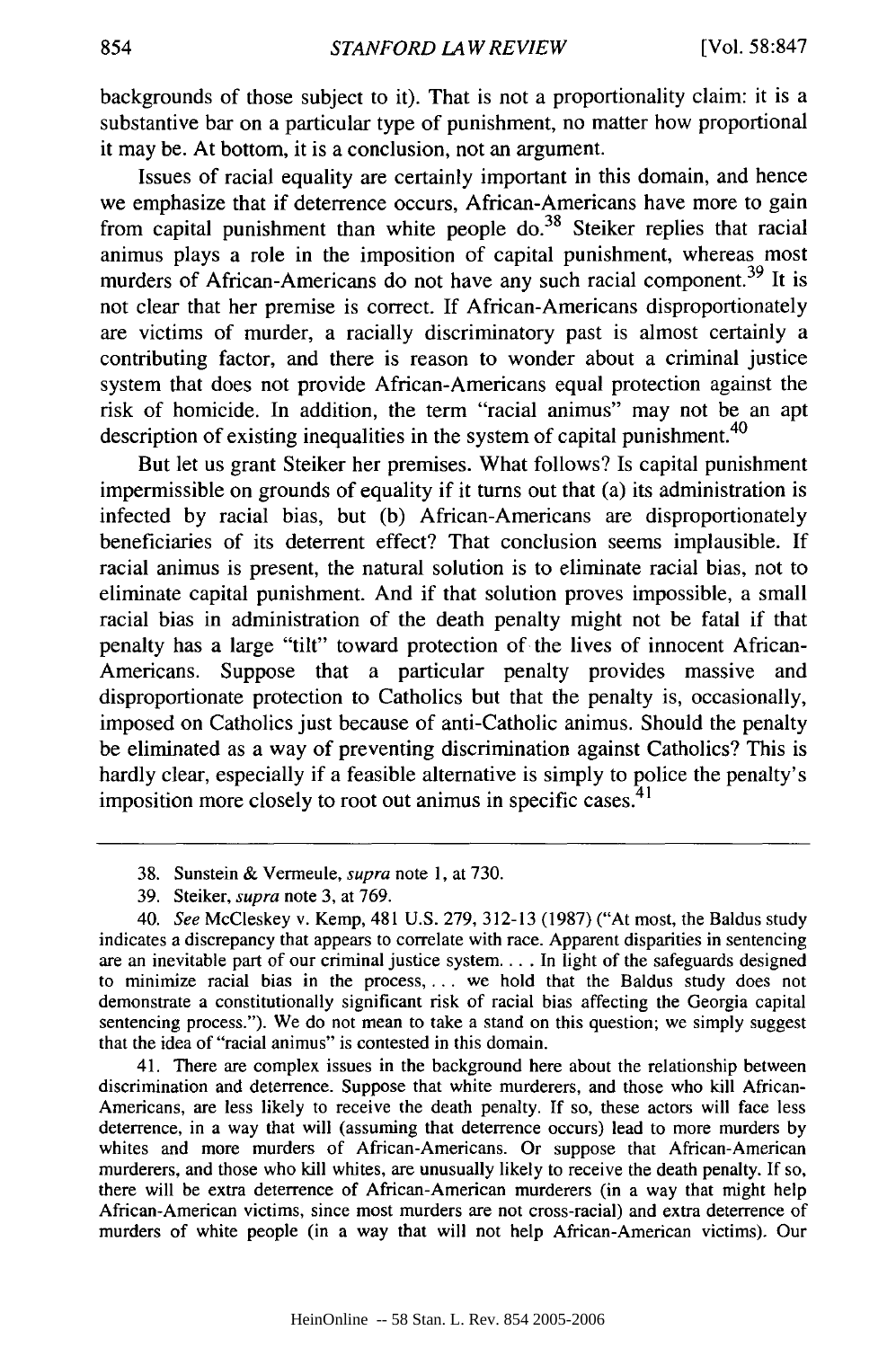Steiker's dignity argument<sup>42</sup> is not our absolute favorite, because we fail to see what it adds to her other claims. True, it is possible to assert that capital punishment, by its very nature, threatens the human capacities of societies that use it. Steiker does not contend that this is an empirical claim; she is not arguing that capital punishment actually has harmful effects on society's capacities. If her claim is not empirical, what kind of argument is it, and what does it add to her other objections to the death penalty? We assume that Steiker also believes that a society's human capacities are undermined if that society fails to prevent homicide. Now suppose that capital punishment deters significant numbers of murders; if so, the failure to use it is plausibly taken as a threat to the human capacities of societies that fail to stop preventable murders. Steiker here seems to reassert the distinction between government acts and government omissions, despite her earlier acknowledgement that the distinction should be abandoned. With the appeal to human dignity, it is not clear that Steiker has supplied a distinctive argument against the death penalty.

*Slippery slopes.* Steiker concludes with a set of slippery slope arguments. She believes that the logic of our argument would require execution of innocent people, including members of the killer's family.<sup>43</sup> Let us suppose, with Steiker, that significant deterrence would result from a system in which the state executed not only offenders but also their spouses and their children. Nothing in our argument is inconsistent with the claim that there is a deontological check on deliberate decisions to execute innocent people. On any theory, the killing of innocent people is a prima facie moral wrong. What we do insist upon is the presence of life-life tradeoffs; we are discussing the particular context of decisions to protect people from being killed. We therefore emphasize that (1) killing is on both sides of the question where governmental rules about capital punishment are concerned, because government cannot help but act;<sup>44</sup> and that (2) almost all deontological views recognize a consequentialist override to deontological rules.<sup>45</sup> We have hardly argued for execution of innocent people. But if the execution of an innocent person were genuinely necessary to save an exceedingly large number of people (10,000, 100,000, or 100 million?), we believe that the execution might well be justified, and we doubt that Steiker would disagree. For both consequentialists and deontologists, the killing of innocent people could be justified in some imaginable world.

45. **Id.** at 716-17.

assumption here is that race-neutral deterrence is best and that a discriminatory system of capital punishment is a problem, even if it might lead, on some assumptions, to benefits for members of traditionally disadvantaged groups.

<sup>42.</sup> Steiker, supra note 3, at 772 ("Extreme punishments violate human dignity because they destroy the distinctive human capacities of the society in whose name they are publicly inflicted.").

<sup>43.</sup> *Id.* at 775.

<sup>44.</sup> Sunstein & Vermeule, *supra* note 1, at 749.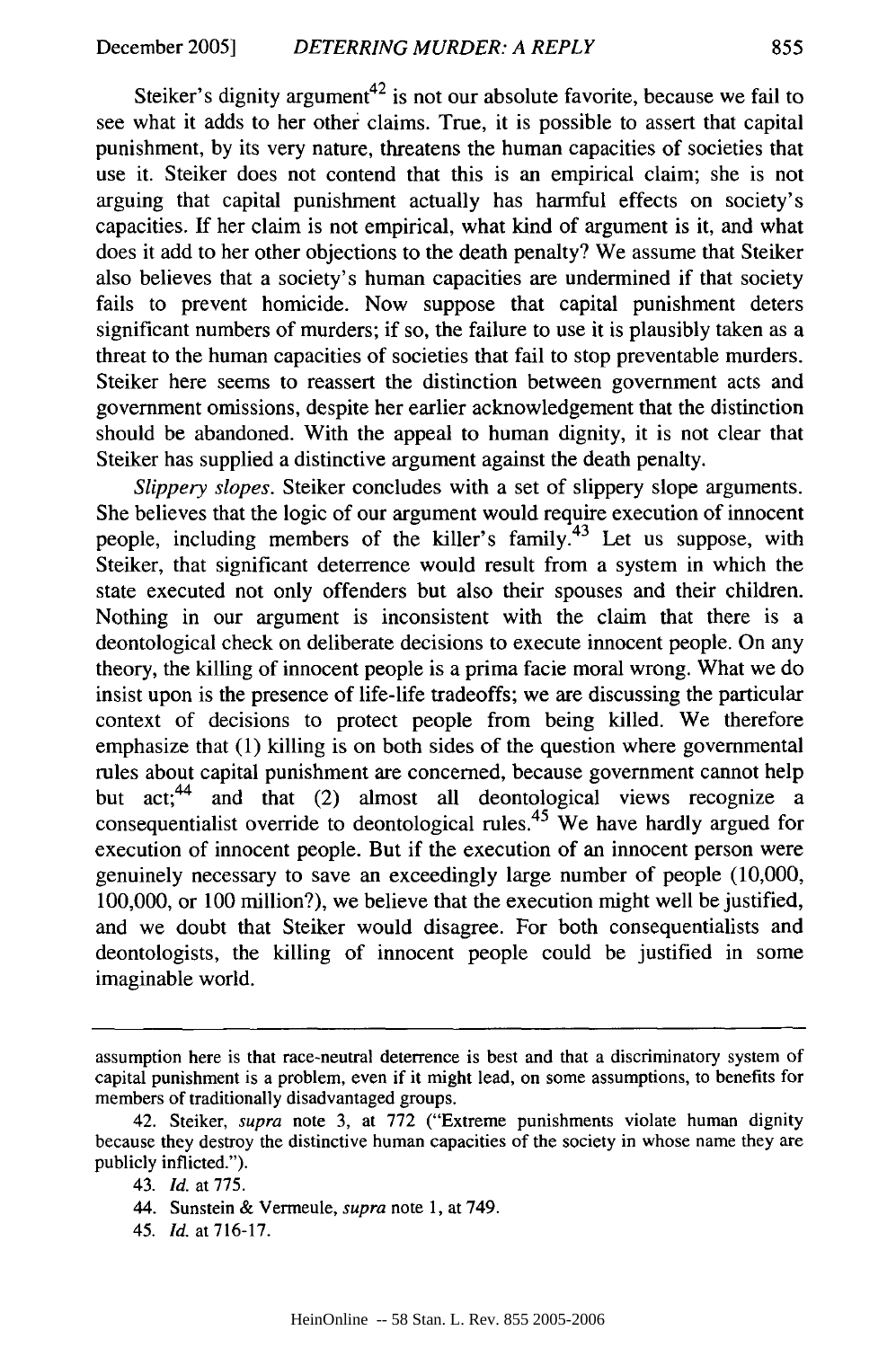But in our world, it is exceedingly unlikely that such a justification could ever be convincing, even on consequentialist grounds.<sup>46</sup> As we have emphasized, the execution of innocent people would dilute the deterrent signal that the consequentialist wishes to strengthen.<sup>47</sup> As Rawls emphasizes, a policy of that sort would itself have systemic costs that would affect its desirability.<sup>48</sup> If the consequentialist objection to the killing of innocents is "unsatisfactorily contingent,<sup>149</sup> so be it; almost all consequentialist arguments are contingent, in the sense that they depend on (contingent) consequences. And as we have noted, our argument is consistent with the claim that deontological arguments forbid the execution of innocent people, so long as the override threshold is not met. What we emphasize is that the situation with capital punishment is most unlikely to require execution of the innocent, in which case the deontological position is unaffected.

In any case, policy evaluation should not be driven by bizarre hypotheticals of this sort. In the United States, at least, no one is likely to execute innocent people in order to produce greater deterrence. In reality, the worst possible risk is that officials will administer a system of capital punishment in which almost all are guilty, but officials know, at the statistical level, that a very few (comparatively speaking) innocents may have fallen into the net, yet cannot practically be sorted from the guilty. The execution of innocents, if it ever occurs, might be "intentional" or "purposeful" in the sense that an execution is intentionally or purposefully carried out, but only in that sense; Steiker is not arguing that officials deliberately execute those they know to be innocent. Even on Steiker's view, the officials who conduct an execution have a kind of aggregate-level knowledge without purpose-a state of mind that is less culpable than a deliberate intention to kill the innocent. On our view, the execution of any number of innocent people is a good reason to increase the accuracy of the system of capital punishment. Standing by itself, however, it is not a sufficient reason to abolish the death penalty if there is strong evidence of deterrence.

Finally, it is important to see that innocence is on both sides of the issue here. We have emphasized that if capital punishment deters murders, it saves innocent lives, perhaps many more than would be saved by abolishing capital punishment. If Steiker really accepts that government omissions are to be evaluated on par with government acts, then she faces a tradeoff between the

<sup>46.</sup> Steiker also devotes considerable space to the suggestion that consequentialists might, in the end, reject capital punishment, because such punishment might not ultimately result in a net saving of lives. Steiker, *supra* note 3, at 785-88. Our argument is based on the assumption that a net saving occurs; if it does not, we agree that there is no good moral argument for capital punishment.

<sup>47.</sup> Sunstein & Vermeule, *supra* note **1,** at 735-37.

<sup>48.</sup> *See* John Rawls, *Two Concepts of Rules,* 64 PHIL. REv. 3, 32 & n.27 (1955); *see also* Sunstein & Vermeule, *supra* note 1, at 735-36 (discussing Rawls's argument).

<sup>49.</sup> Steiker, *supra* note 3, at 775-76.